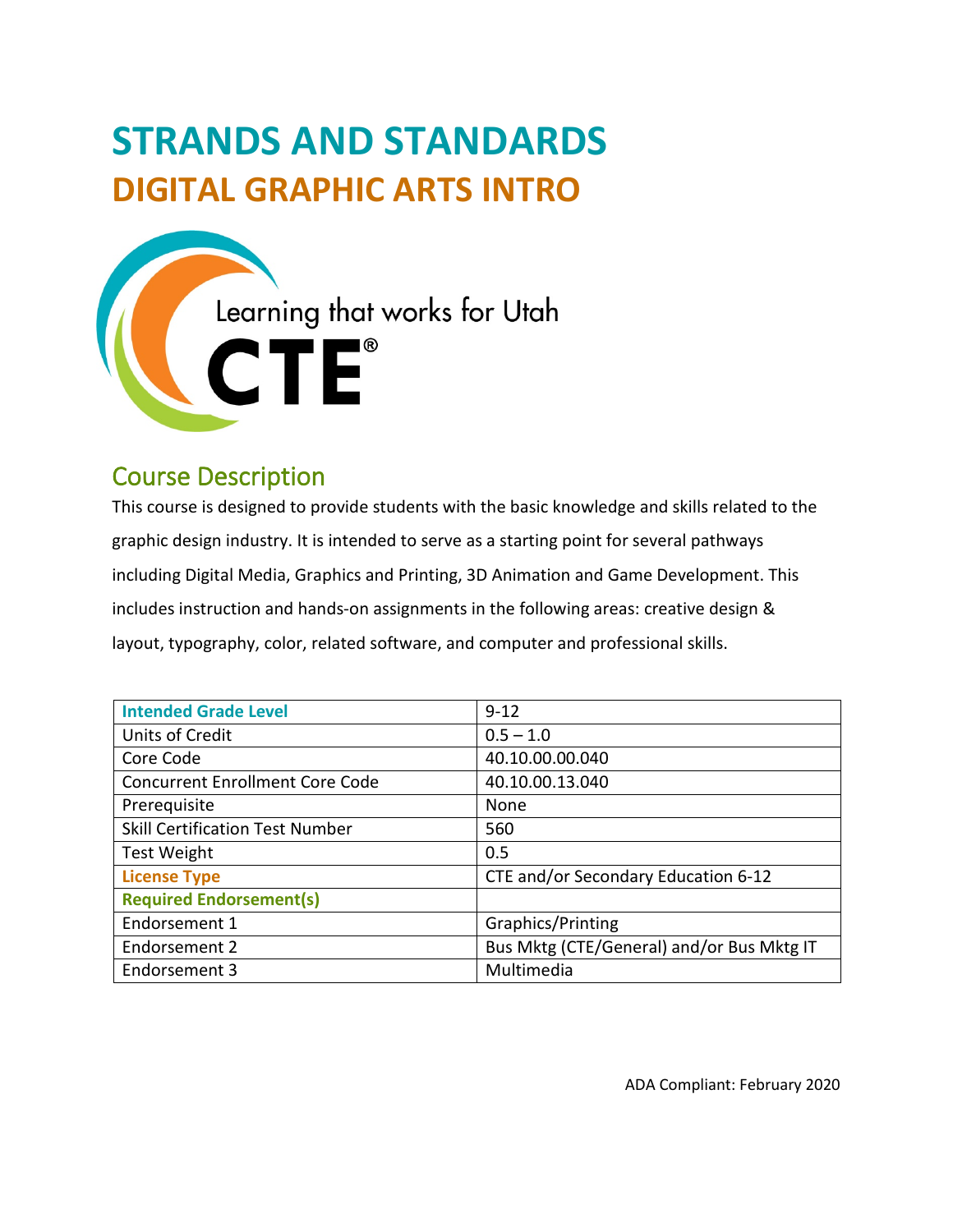# STRAND 1

**Students will be able to understand and demonstrate safe practices.**

## STRAND 2

#### **Students will understand the design process.**

#### Standard 1

Understand the process of planning a document.

- Understand the importance of preplanning a project including creatingthumbnail sketches.
- Understand the importance of preplanning a project in terms of audience, purpose, timeline, page arrangement and production method.

#### Standard 2

Understand the principles and elements of design.

- Identify and utilize the following principles of design: balance (formal/symmetrical, informal/asymmetrical), contrast, emphasis, movement, unity.
- Identify and utilize the following elements of design: line, shape, value, texture, color, space (incl. positive and negative), form.

#### Standard 3

Understand the proper use of color in publications.

- Understand the difference between the two basic color modes CMYK andRGB.
- Create variations of color using tint, patterns, gradients, and opacity.

## STRAND 3

#### **Students will understand principles of typography.**

#### Standard 1

Identify typeface classifications and their uses. (Serif, Sans-serif, Script, Decorative – see https:/[/www.fonts.com/content/learning/fontology/level-1/type-anatomy/type-classifications\)](http://www.fonts.com/content/learning/fontology/level-1/type-anatomy/type-classifications))

#### Standard 2

Know and apply the following concepts:

- Understand that fonts are grouped together in families and given a family name (i.e. Arial, Garamond).
- Utilize the three basic categories of type styles (normal, bold, italic).
- Apply typeface design (serif, sans-serif, script, decorative).
- Apply copyfitting techniques (leading, kerning, tracking, alignment, point size).
- Apply basic text alignment (left, right, centered, and justified).

## STRAND 4

#### **Students will be able to understand and demonstrate digital illustrations.**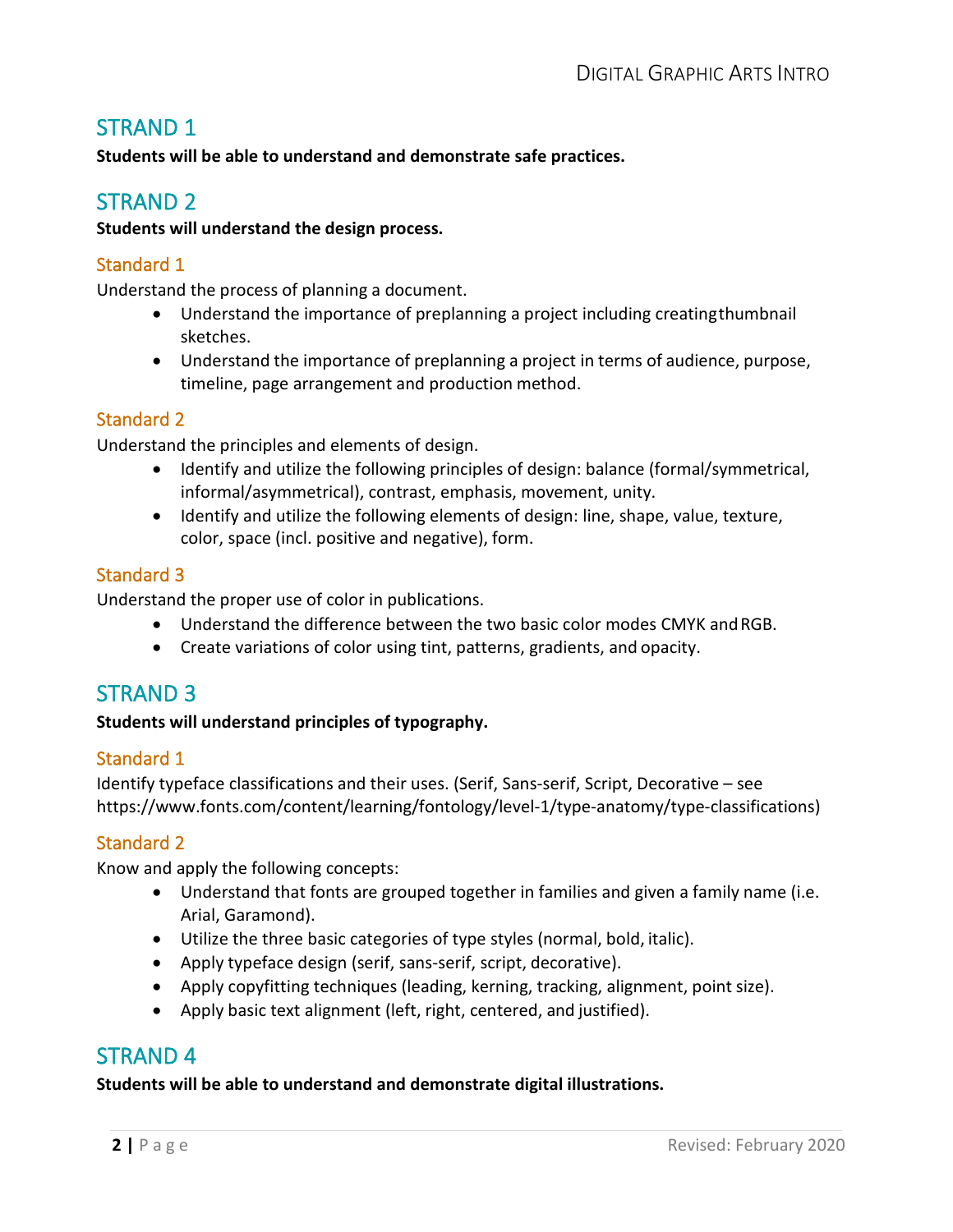## Standard 1

Know basic operations of tools, panels, and menus in a drawing/illustration application (i.e. Adobe Illustrator, Inkscape).

#### Standard 2

Understand, create, and manipulate vector graphics.

- Identify vector graphic formats and their appropriate use (e.g., PDF, AI, EPS, etc.).
- Import/export images for project requirements (compression, resolution).
- Operate drawing tools to create and manipulate paths (lines and bezier curves) using anchor points, direction handles.
- Define and apply stroke, fill (solid and gradient), and opacity.
- Utilize appropriate selection tools.
- Perform grouping and ungrouping of objects.
- Transform objects while constraining proportions.
- Create and manage layers.
- Use text tools.
- Understand final output formats.
- Practice basic keystroke and shortcut keys.

# STRAND 5

#### **Students will understand raster images (incl. digital photos).**

## Standard 1

Know basic operations of tools, panels, and menus in a painting/photo editing application (i.e. Adobe Photoshop, GIMP).

#### Standard 2

Define, create, manipulate, and appropriately use bitmap (pixel based) raster graphics.

- Identify raster graphic formats and their appropriate use (e.g., JPG/JPEG, GIF, TIF, BMP, PSD, PNG, etc.).
- Acquire image assets (i.e. scan, digital camera, internet search, stock sources, etc.).
- Import/export images for project requirements (compression, resolution-such as72 points in an inch).
- Crop, resize, straighten, and transform an image.
- Use layers, mask, and selection tools.
- Apply filters and effects.
- Adjust color, contrast, create gradient.
- Apply and maintain transparency or Alpha channels.
- Restore images.
- Utilize color selection techniques.
- Operate painting and drawing tools.
- Practice basic keystroke and shortcut keys.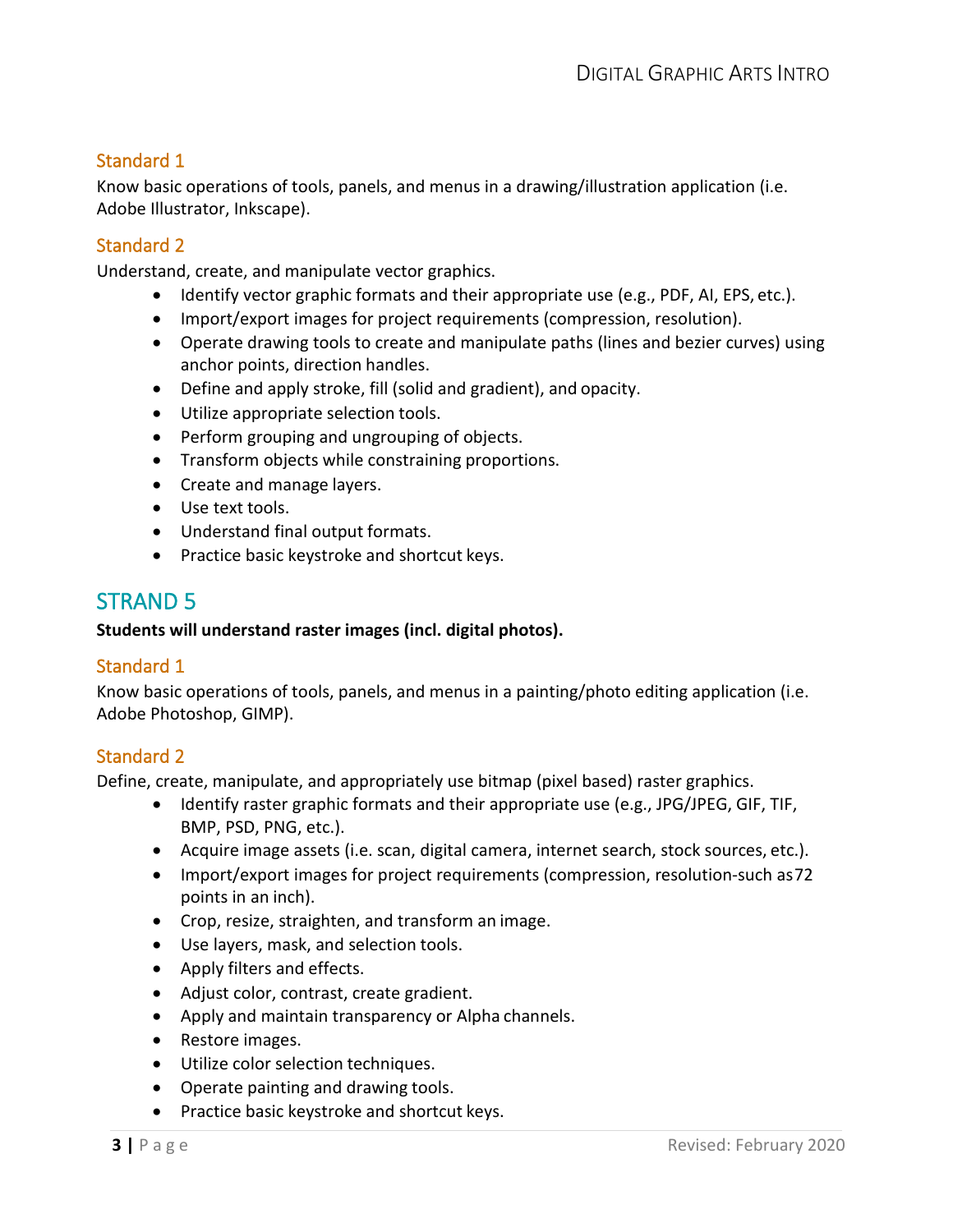## Standard 3

Color theory

- Recognize and apply color modes for web-based graphics and printed graphics(RGB & CMYK, grayscale).
- Recognize and apply the following color properties: hue, saturation, and value (tint and shade).
- Recognize and apply color schemes (complementary, analogous, monochromatic).
- Develop a basic understanding of the color wheel including complementary, analogous and monochromatic colors.
- Understand that colors are used to communicate a mood or message using different colors that are associated with different meanings.
- Recognize and apply symbolism/emotions in color (i.e. warm and cool colors).

# STRAND 6

#### **Students will be able to perform relevant computer functions on any standard platform (Windows, Mac, Linux).**

#### Standard 1

Perform basic computer functions on all platforms.

- Practice asset and file management using folders and naming conventions.
- Define hardware and hardware functions as they apply to the graphicsindustry (processor, RAM, graphics card, scanner, digital camera).
- Understand and use modifier keys.

## Standard 2

Develop an awareness of digital and collaborative technologies.

• Explore and assess emerging share/collaborating technologies (i.e. Google Docs, Dropbox, Windows Live, FTP servers).

# STRAND 7

#### **Students will explore career opportunities and demonstrate understanding of employability competencies.**

## Standard 1

Develop career skills related to working in the digital arts industry, including social media.

- Identify occupations related to digital media careers (i.e., graphic/commercial artist, project manager, programmer, subject matter expert, technical writer, application programmer, A/V specialist, instructions designers, art director, copywriter, 3D animator, etc.).
- Identify knowledge and skills necessary for specific digital arts occupations.
- Identify next levels of education for a given career.

## Standard 2

Demonstrate communication and media skills.